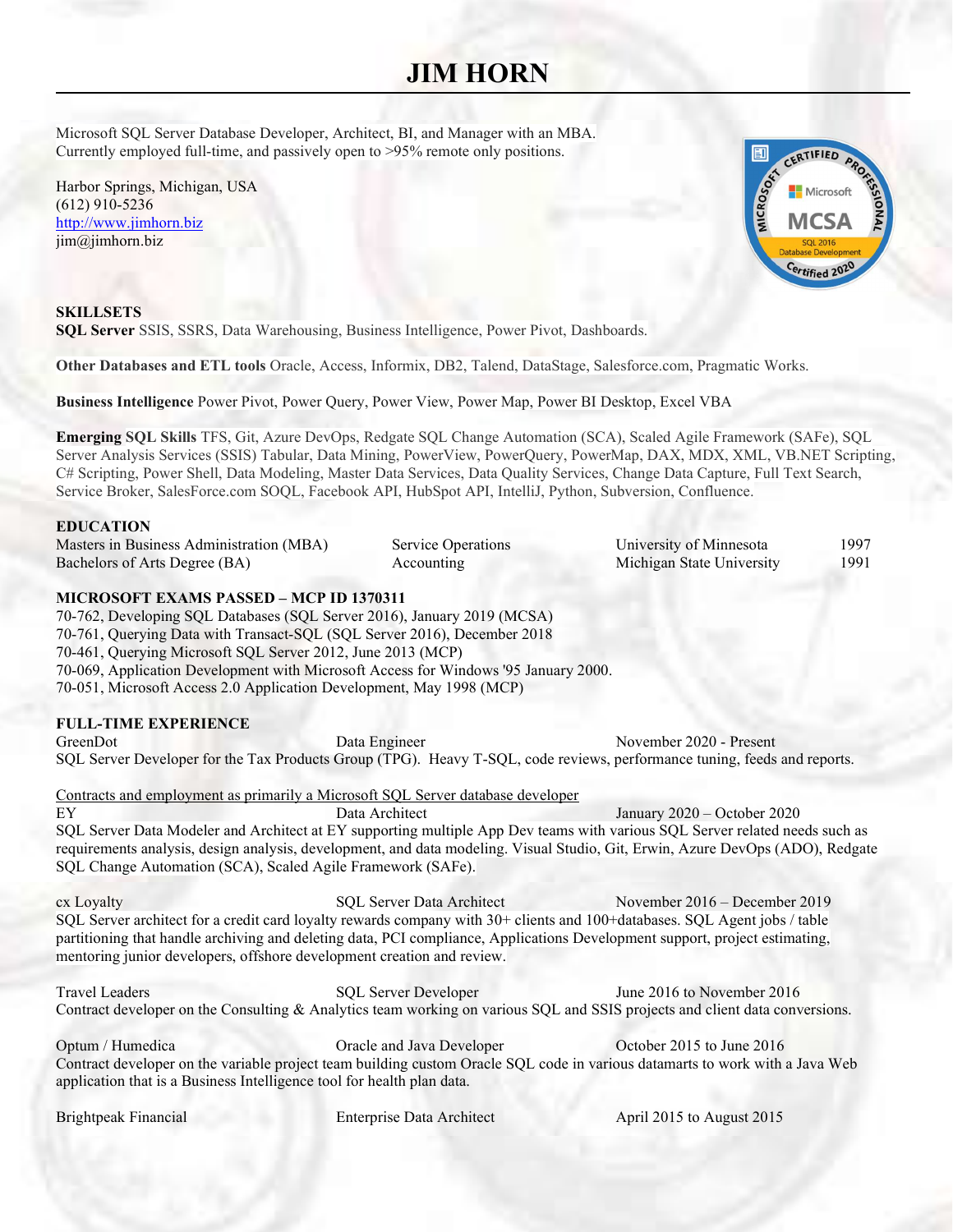Responsible for Business Intelligence development, business unit engagement, and data architecture for a 70-person financial services company. SQL Server version product feature comparison, developed 10+ SSRS reports involving charts, graphs, cohort analysis, and a multi-report scoring model with datamart backend. Company later folded into Thrivent Financial, who later ceased operations.

Optum Health SQL Server Developer November 2014 to April 2015 Contract SQL developer building SSIS packages that consume Salesforce.com data and load a data warehouse. Change data capture, Slowly Changing Dimensions, buffer manipulation for very wide tables, notifications.

Sun Country Airlines SQL Server Developer March 2014 to October 2014 Contract SQL developer building multiple SSIS packages and SSRS reports, including SQL Server, Oracle, Informix, and Talend. Data Warehouse loads, Change Data Capture, File manipulation, custom logic, SQL role-based security, and scripting.

Cenex Harvest States (CHS) SQL Server Developer July 2013 to February 2014 Contract SQL developer building multiple SSIS packages dealing with client ACH payments, ETL from DB2, JDEdwards, XML, and SQL sources into SQL Data Warehouses. Multiple SSRS reports. Web Services, encryption, custom calendar logic for bank open dates, Master Data Services custom ETL.

OptumInsight Sr. Consultant / SQL-BI developer February 2012 to July 2013 Project based consultant. Built three SSIS packages and 20+ SSRS reports for a STARS Dashboard project that manages Medicare providers. Built one Access front-end, SQL Server back-end workflow and auditing program. Other project estimation and mentoring duties as assigned. Data Warehouse loading, error/exception handling, rich-text format email notifications, custom file manipulation, Pragmatic Works Task Factory, VB.NET scripting, reports with multiple variables, reports that call other reports, grouping.

c2 IT Solutions / Insignia Health SSIS / SQL Developer November 2011 to January 2012 Contract SSIS and SQL developer building a package to import an 834 XML file and load data into client's SQL 2008 R2 database. Last production run was a 1.5 Gb file in 40 minutes. Heavy requirements gathering and elicitation and T-SQL. Custom data warehouse load logic, rich-text format email notifications.

Univita / Long Term Care Group SQL Server Developer and Manager January 2008 to October 2011 2009-2011 Data Services Manager responsible for up to a dozen local and offshore SQL Server SSIS-SSRS-TSQL-DTS and Access VBA developers performing around 200 ETL and BI projects a year.

2008-2009 Principal Programmer-Analyst working with SQL Server stored procedures, DTS and SSIS packages, and Access databases involving heavy analysis. Highly custom Stored Procedure, SQL Agent job scheduling, deployments, custom feed logging and reporting system.

Contracts and employment as primarily a Microsoft Access database developer

Fair Market Life Settlements VB6, SQL2K, Crystal, Access, Excel VBA November 2005 to January 2008 Responsible for all software development and support for a small financial services company. Two SQL 2000 databases with stored procedures and replication, two VB6 OO applications, two Access databases, over 200 reports using Crystal Reports, ASP, and Word mail merges, and a large third-party Excel spreadsheet with heavy VBA. Included contractor supervision.

Integris Metals (now Ryerson) VB6, Access, and MS Graph Developer May to November 2004, March to Nov. 2005

Contract Access XP, Visual Basic 6, and MS Graph programmer. Built a financial indicator tracking application with data-driven MS Graph functionality that exports to Mail, Reports, and PowerPoint. Build a Windows Explorer-like Knowledge Repository in VB6 that allows users to store and retrieve documents. Heavy Access VBA, Office VBA.

Chronimed (now BioScrip) SQL Server and Access Developer November 2004 to March 2005 Contract SQL Server and Access developer. Analyzed customer requirements, built a SQL Server data warehouse and Access reporting application for a medium-sized distributor.

American Express Access Programmer April 2004 to May 2004 Contract Access XP programmer for a sales unit. Built an annuity data entry, calculation, and reporting application complete with documentation in three weeks. Heavy Access VBA.

Target Senior Programmer/Analyst December 2003 to April 2004 Contract Access 2000/XP programmer for the Transportation Group. Built a distribution center inventory control and tracking application. Redesigned an in-house reporting database that captures scorecard-like data for Consolidation Centers, Distribution Centers, and Shippers. Some BA and business process re-engineering.

GMAC-RFC Senior Programmer/Analyst July 2003 to November 2003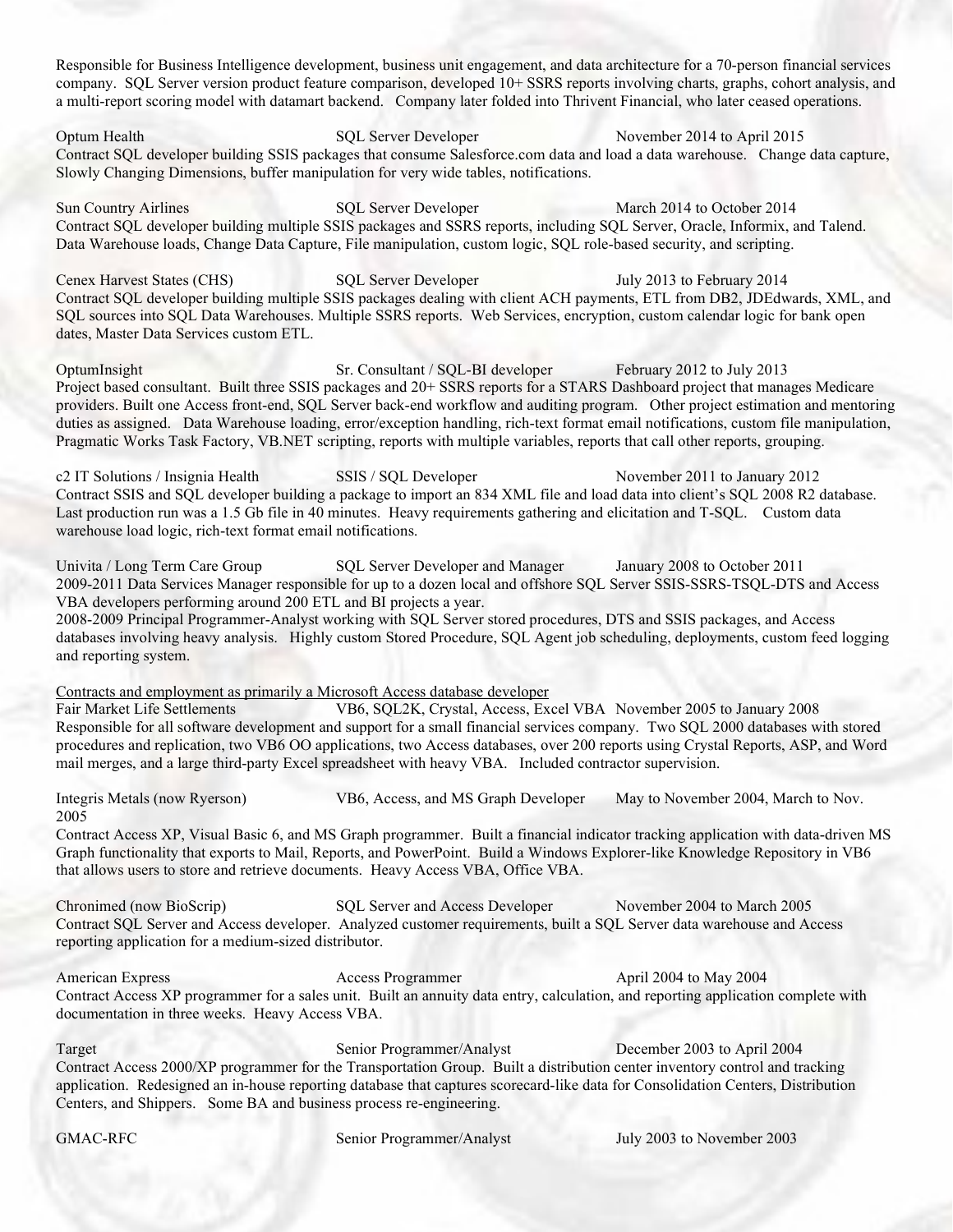Contract Access/SQL Server programmer for the ICG Group. Performing as lead developer for an Access/SQL application that performs data entry for mortgage due diligence teams. Heavy Access VBA, import-export, forms and reports. Jostens Senior Programmer/Analyst 1999 to 2003 Visual Basic and Access programmer for the Selling Chain Applications group. Supported and enhanced over 15 Access, five Visual Basic, and four ASP/Web applications used by an 800+ sales force to sell Jostens rings, yearbooks, and photography products.

Northwest Airlines Programmer/Analyst 1997 to 1999 Microsoft Access 2.0/97 programmer supporting two large travel agent sales accounting applications for domestic and international travel. Supported a database which handled the Passenger Facility Charges by airport and its distributions. Also supported 15 data entry applications that were used to enter employee travel, related industry employee travel, benefits elections, and 401k elections.

Employment as an accountant Mystic Lake Casino Finance and Systems Analyst 1995 to 1997 Accountant and Microsoft Access Developer for the Hospitality Division. Responsible for reporting, general ledger, variance analysis, inventory control, and special projects. Created and supported multiple Microsoft Access accounting applications.

University of Minnesota Accountant to Senior Accountant 1993 to 1995 Staff accountant for the AHPCRC and Plant Pathology departments. Responsible for general ledger, reporting, forecasting, payroll, effort certification, audits, internal service organization accounting, purchasing, and other duties.

General Mills **Financial Associate** 1991 to 1992 Entry-level finance and accounting position for the Gold Metal Flour (then Sperry) and Export departments. Responsible for variance and cost analysis, audits, reporting, forecasting, analysis, and other duties.

#### PUBLICATIONS

| Article Name                                                                    | Date             | Description                                                                                                                                                                                                                                                                                               |  |  |
|---------------------------------------------------------------------------------|------------------|-----------------------------------------------------------------------------------------------------------------------------------------------------------------------------------------------------------------------------------------------------------------------------------------------------------|--|--|
| <b>Microsoft SQL Server</b>                                                     |                  |                                                                                                                                                                                                                                                                                                           |  |  |
| SQL Server: T-SQL recipe to create a<br>million sample people (link)            | <b>July 2013</b> | A how-to to create a table with a million rows of sample people with<br>addresses, phone number, date of birth, and other demographic columns.<br>The best uses are to de-identify existing data, or create realistic-looking<br>data from scratch.                                                       |  |  |
| T-SQL: Identify bad dates in a time series<br>(link)                            | Aug 2013         | A lessons-learned of dealing with various insurance clients and their<br>needs in identifying gaps or overlaps in a 1:M table time series.                                                                                                                                                                |  |  |
| Build your own SQL calendar table to<br>perform complex date expressions (link) | Sep 2013         | A demonstration of SQL Server T-SQL script that will build a calendar<br>table, and demonstrate ways to easily query it to perform what would<br>otherwise be complex date expressions.                                                                                                                   |  |  |
| SQL Server CASE Solutions (link)                                                | Oct 2013         | A demo of multiple T-SQL CASE block uses.                                                                                                                                                                                                                                                                 |  |  |
| SQL Server GROUP BY Solutions (link)                                            | Sep 2013         | A demo of T-SQL GROUP BY block uses.                                                                                                                                                                                                                                                                      |  |  |
| SQL Server Delete Duplicate Rows (link)                                         | Aug 2014         | A montage of common Microsoft SQL Server 'How to delete duplicate<br>rows?' solutions.                                                                                                                                                                                                                    |  |  |
| Migrating your Access Queries to SQL<br>Server (link)                           | Mar 2014         | A 101-level overview of migrating your Microsoft Access queries to SQL<br>Server Transact-SQL (T-SQL query language.                                                                                                                                                                                      |  |  |
| T-SQL: Normalized data to comma<br>delineated string and back (link)            | Aug 2015         | Many times as a report developer I've been asked to display normalized<br>data as a comma-separated string. Here's how to do it.                                                                                                                                                                          |  |  |
| SQL Server Training (link)                                                      | Mar 2016         | A montage of SQL Server training options.                                                                                                                                                                                                                                                                 |  |  |
| <b>Microsoft SQL Server and Excel</b>                                           |                  |                                                                                                                                                                                                                                                                                                           |  |  |
| Excel & SQL Server: Self Service BI to<br>give users the data they want (link)  | May 2014         | How to build an Excel spreadsheet that allows users to enter select values<br>via populated combo boxes and hit a magic 'Go' button that retrieves only<br>that data from SQL Server based on those selections, using nothing more<br>than standard Microsoft Excel functionality and an ODBC Connection. |  |  |
| SSIS Interview Tips and Tricks (link)                                           | Feb 2016         | Lessons learned during ten years of interviewing for SSIS and other ETL<br>contract roles and two years of staff manager interviewing contractors.                                                                                                                                                        |  |  |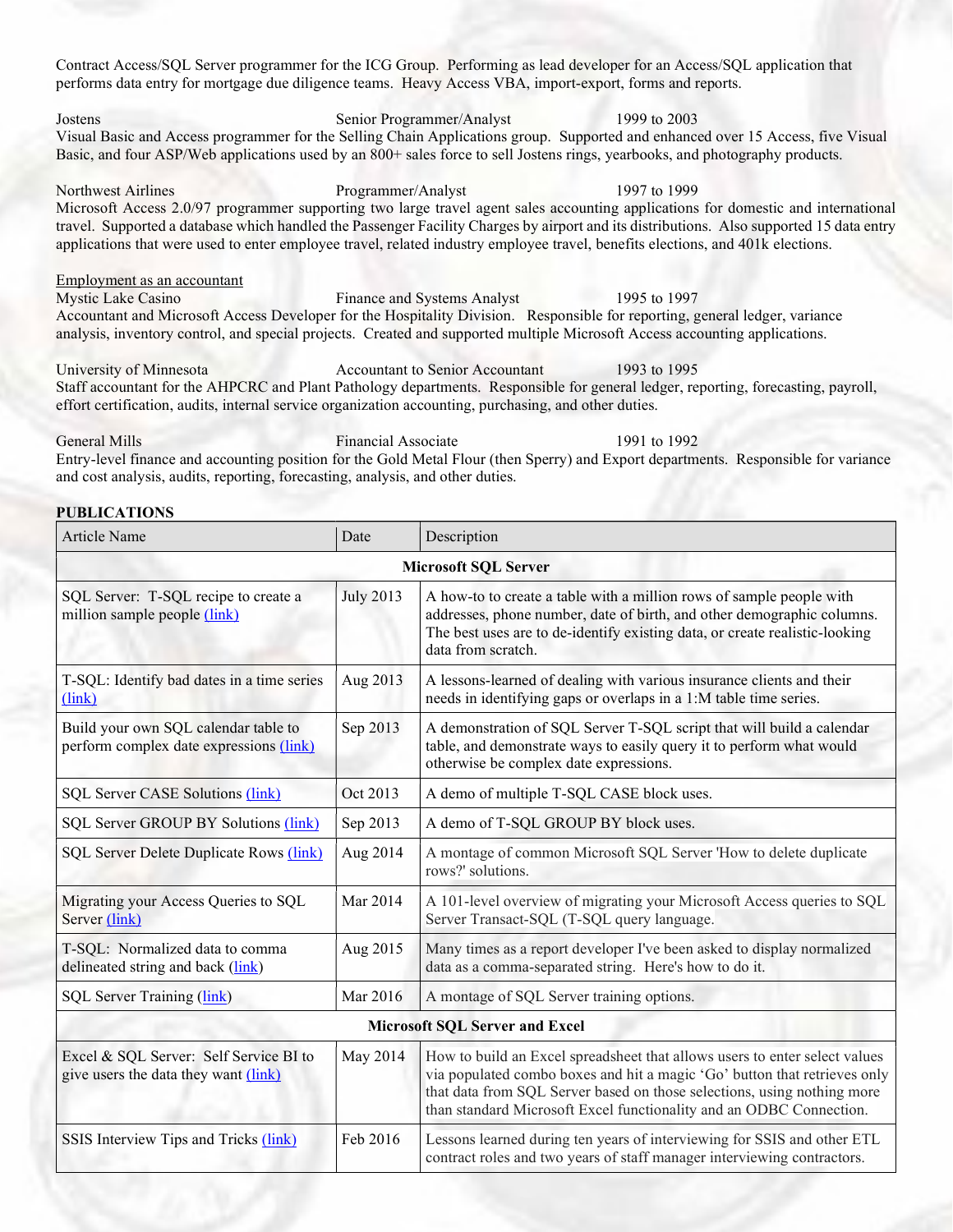| <b>Microsoft Access</b> |                                                                                                                                                                                                                                                               |  |  |  |
|-------------------------|---------------------------------------------------------------------------------------------------------------------------------------------------------------------------------------------------------------------------------------------------------------|--|--|--|
| Dec 203                 | How to create your own variables in Microsoft Access that can be used<br>anywhere and saved between user sessions, resulting in making life easier<br>on users, make maintenance easier for developers, and frames up Super<br>Awesome Developer Ninja Stuff! |  |  |  |
|                         | <b>Project Documentation</b>                                                                                                                                                                                                                                  |  |  |  |
| Aug 2013                | Based on my development experience as an SSRS, Crystal Reports, and<br>Access developer over the years.                                                                                                                                                       |  |  |  |
| Aug 2013                | Based on my development experience as an SSIS developer over the<br>years.                                                                                                                                                                                    |  |  |  |
|                         | <b>General Topics</b>                                                                                                                                                                                                                                         |  |  |  |
| Mar 2014                | A 'How I did it' of converting from a full-time employee to an<br>independent contractor with my own business.                                                                                                                                                |  |  |  |
| Jun 2015                | A Top 10 list of how experts can tailor their questions to get better<br>answers.                                                                                                                                                                             |  |  |  |
| Sep 2015                | How to write articles for greater odds of being published and maximum<br>points.                                                                                                                                                                              |  |  |  |
| May 2015                | Here's a quick and dirty way to create a custom image from a screenshot<br>for use in Experts Exchange questions, articles, or any document using a<br>Windows PC that does not require installing extra software.                                            |  |  |  |
|                         |                                                                                                                                                                                                                                                               |  |  |  |

Experts-Exchange.com Volunteer 2004 to Present 2015 to Present Page Editor, which involves reviewing technical articles for publication, and determining various award statuses. 2013 to Present Topic advisor in the SQL Server zones. 2005 to 2007 Co-Topic advisor of Visual Basic, VB Databases, VB Controls, and Microsoft Access zones. 2004 to Present Answered questions and solved problems for website membership holders as a volunteer. Ranked #1 expert in Microsoft Access Topic Area (TA) April-May-June 2005 and VB Databases TA July 2006.

SQL Saturday Presenter & Board Member 2013 to Present 2013: Presented SQL Server: T-SQL recipe to create a million sample people (link) to 30 attendees. 2015: Presented SQL Calendar Table (link) to 25 attendees. 2016: One of the PASS-MN Board (link) members that ran SQL Saturday #557.

# PART-TIME TEACHING AND LEADERSHIP EXPERIENCE

VOLUNTEER EXPERIENCE

US ARMY NATIONAL GUARD Private to Captain (Part-time, weekends) 1985 to 1997 Part-time member of the Michigan and Minnesota Army National Guard. Leadership training through Army R.O.T.C. and various Fort Knox-based courses. Served in increasingly-responsible positions supervising 11 to 71 soldiers.

ACADEMY COLLEGE Instructor (Part-time, evenings) May 2003 to September 2003 Teaching Microsoft Office 2000 two nights a week to 14 non-computer programming students during Summer Term 2003.

EXECUTRAIN Instructor (Part-time, contract) March 2003 to May 2003 Taught Microsoft Visual Basic 6-Development, Microsoft Access 2000/XP-Beginning to Development, and Excel VBA-Development to classes of two to 14 students.

| <b>BENCHMARK LEARNING</b>        | Instructor (Part-time, contract) | 2011 to 2012 |
|----------------------------------|----------------------------------|--------------|
| Taught three Access VBA classes. |                                  |              |

BOY SCOUTS OF AMERICA Various Adult Volunteer Positions 2006 to Present Served for two years as the leader of a group of 75 Cub Scouts from first to fifth grade and 20 adult volunteers. Create schedule, assigned and managed leaders, provided overall pack direction, and lead monthly events.

VARIOUS Developer (Part-time, evenings) March 2003 to April 2009